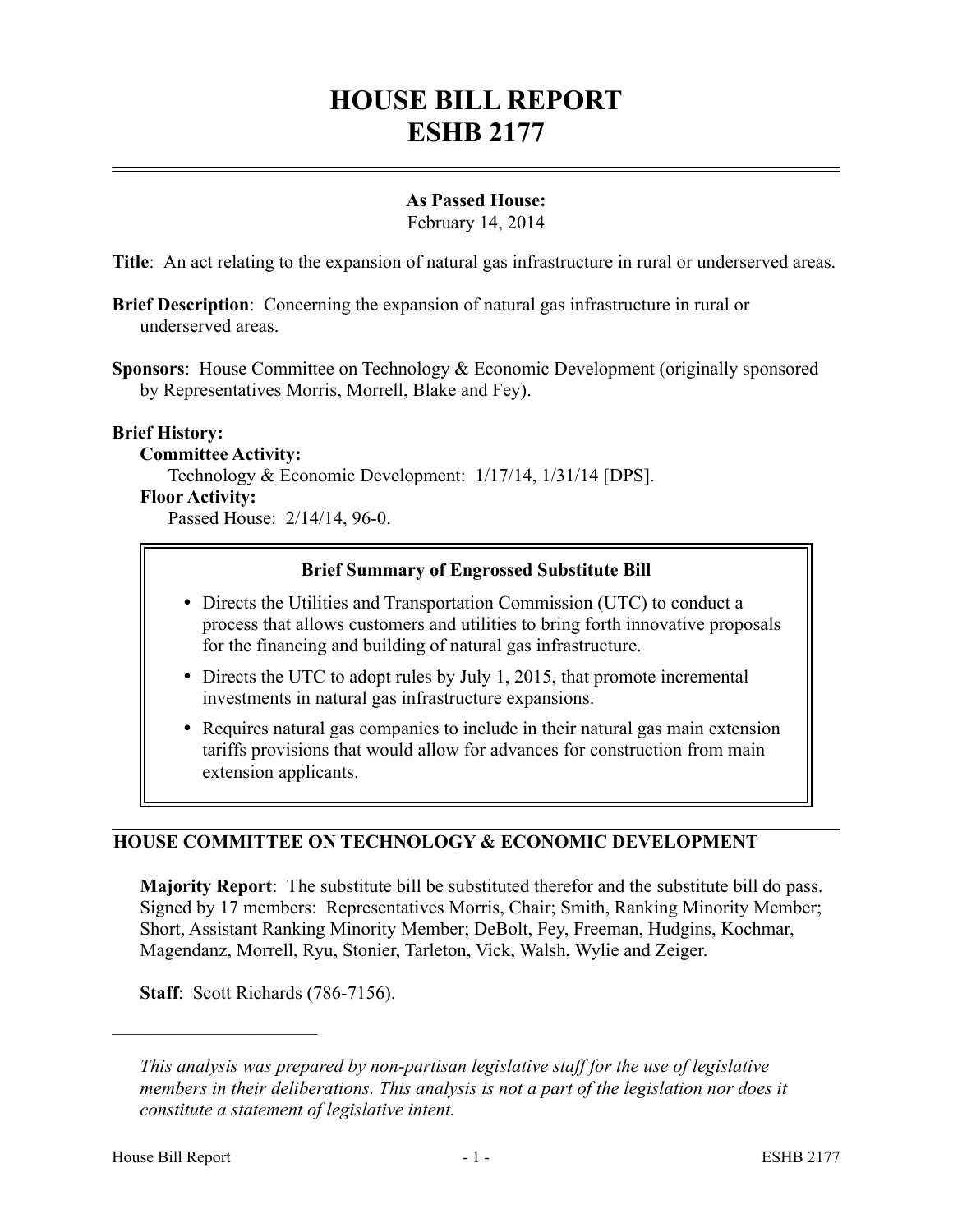# **Background**:

## The Utilities and Transportation Commission.

The Utilities and Transportation Commission (UTC) regulates the rates, services, and practices of privately owned utilities and transportation companies. These companies include electricity, natural gas, certain telecommunications services, water, solid waste collection, commercial ferry service, transportation of household goods, certain auto transportation service, and transportation of petroleum through pipelines. It is the UTC's responsibility to ensure regulated companies provide safe and reliable service to customers at reasonable rates, while allowing them the opportunity to earn a fair profit.

There are four UTC-regulated retail natural gas companies operating in Washington. They include:

- Avista Corporation;
- Cascade Natural Gas;
- NW Natural; and
- Puget Sound Energy

## Municipal Natural Gas Utilities.

Additionally, there are three municipal natural gas utilities offering retail natural gas services. These municipal natural gas utilities are not regulated by the UTC. They include the cities of:

- Buckley;
- Enumclaw, and
- Ellensburg.

## Interstate Natural Transmission Pipelines.

Two interstate natural gas transmission pipelines traverse Washington. These pipelines transport natural gas transport to and through Washington from major supply basins in the Rockies, Northern Alberta, and Northern British Columbia. These interstate natural gas transmission pipelines are owned and operated by TransCanada's Gas Transmission Northwest and Williams Northwest Pipeline.

## **Summary of Engrossed Substitute Bill**:

Process to Develop Proposals for the Financing and Building of Natural Gas Infrastructure. The Utilities and Transportation Commission (UTC) is directed to conduct a process that allows customers and utilities to bring forth innovative proposals for the financing and building of natural gas infrastructure. The goals of these innovative proposals are to:

- develop and implement alternatives to general rate case proceedings that will cause the extension or expansion of natural gas infrastructure to occur in order to serve some citizens of Washington;
- extend natural gas services to areas where woodstoves provide the primary source of residential heating;
- encourage the development of industrial land that lacks natural gas distribution infrastructure; and
- allow gas companies to recover the capital costs of the infrastructure over the lifecycle of that infrastructure while mitigating the risk of stranded assets.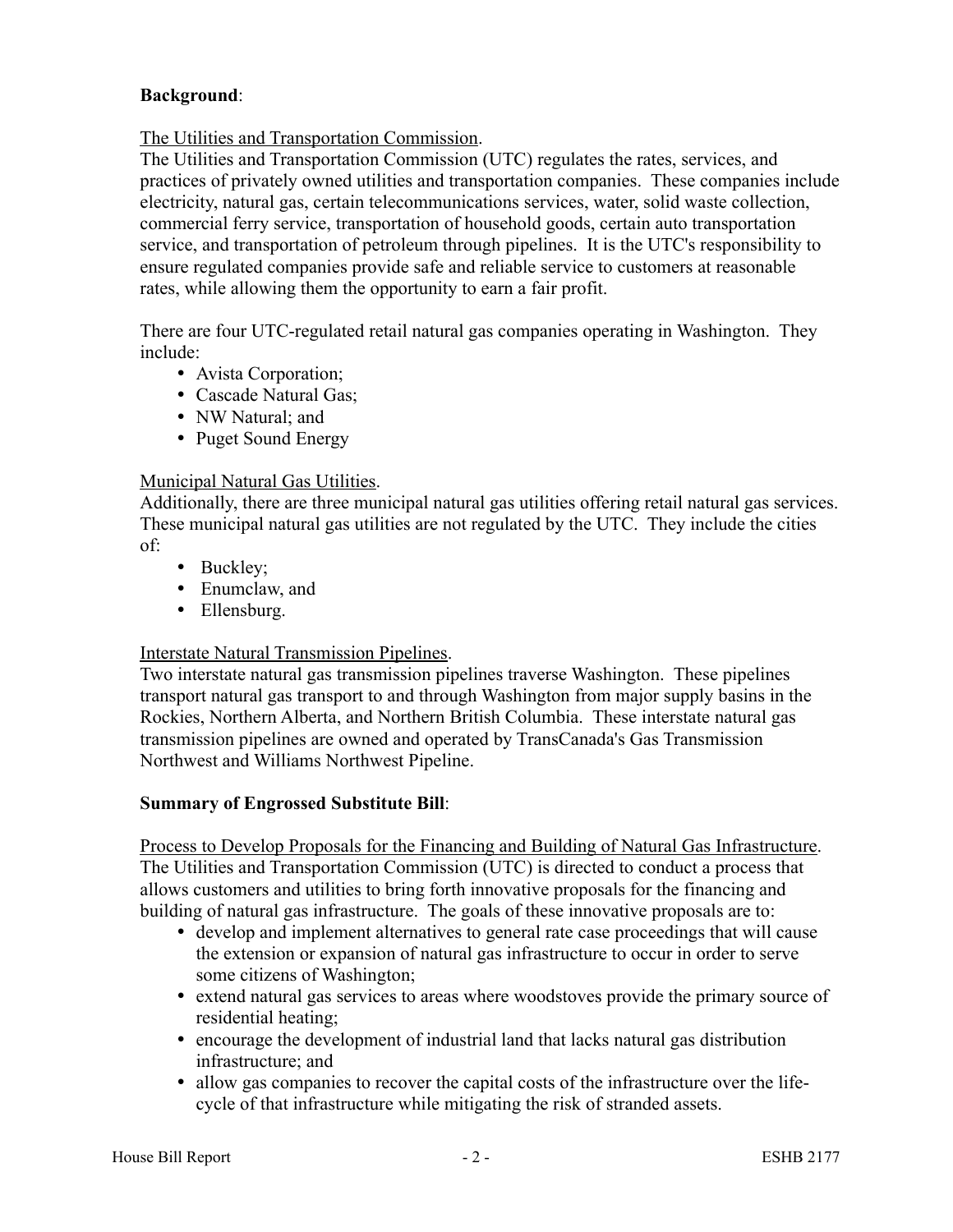In developing and implementing alternatives to general rate case proceedings, the commission must pursue alternatives that facilitate the extension or expansion of natural gas infrastructure to rural areas or urban areas referred to as "donut holes" that have insufficient or no access to natural gas as an energy resource. A donut hole is defined as an area within a utility's service territory that was underdeveloped when the natural gas system was built out. The previously underdeveloped area now includes homes, businesses, and institutional and industrial facilities that could use natural gas, but does not have access to natural gas services.

#### Rules to Promote Incremental Investments in Natural Gas Infrastructure.

By July 1, 2015, the UTC must adopt rules that promote incremental investments in natural gas infrastructure expansions that by December 1, 2025:

- result in the residential conversion from wood or oil-fired boilers for space heating to natural gas, and the conversation from hog fuel and bunker fuel used in industrial processes to natural gas;
- produce \$250 million in pipeline expansion over a 10-year period, starting in 2015; and
- result in 50,000 residential natural gas conversions that currently use wood or oilfired boilers for space heating over a 10-year period, starting in 2015.

The progress towards meeting the milestones in the rules must be measured by the UTC and reported electronically to the Legislature every four years by December 1 until 2025. The UTC must use econometric modeling software produced by Regional Economic Models Incorporated (REMI) in reporting on the milestones.

#### Natural Gas Main Extension Tariff.

Natural gas companies must include in their natural gas main extension tariffs provisions that would allow for advances for construction from main extension applicants. These tariffs must specify that where the requested main extension does not meet the economic feasibility criteria established by the natural gas company, the natural gas company may require the customer to provide funds to the gas company which will make the main extension economically feasible. These funds provided from the customer to the natural gas company are referred to as an advance for construction.

As additional customers are served off the main extension, the gas company refunds to the initial customer any advances for construction throughout the service life of the main extension.

#### Intent Language.

Intent language is provided that says, among other things, that it is the intent of the Legislature to provide mechanisms to ensure that as many parts of the state as possible have the economic opportunity to utilize natural gas as an energy resource to power businesses and heat homes.

## **Appropriation**: None.

## **Fiscal Note**: Available

House Bill Report **Figure 21. In the SHB 2177** - 3 - **ESHB 2177**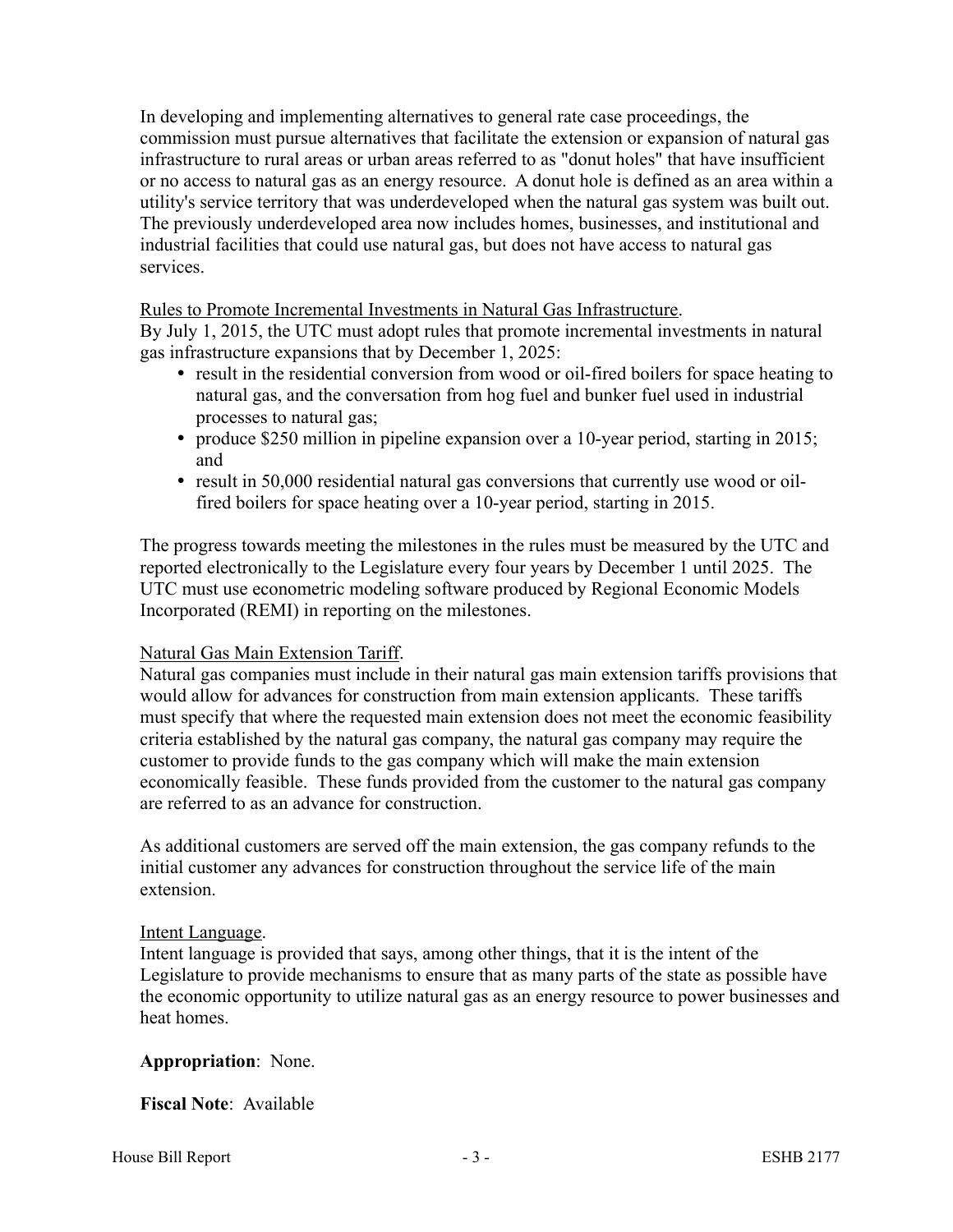**Effective Date**: The bill takes effect 90 days after adjournment of the session in which the bill is passed.

## **Staff Summary of Public Testimony**:

(In support) North America is witnessing an abundance of natural gas resources becoming available and the beginnings of a new industrial revolution. Natural gas is becoming cheaper and the abundance of it in the United States is attracting industry from around the world. The intent of this bill is to provide a toolbox of policies that work on solving some of the problems with the development of natural gas infrastructure into rural and underserved areas of the state. Without additional policies that facilitate the development of natural gas infrastructure into these areas, we could become a state of haves and have-nots as it relates to access to natural gas and economic opportunity. Additionally, this bill seeks to address the use of woodstoves for space heating and the associated air quality issues in certain air quality non-attainment areas of the state.

There is a paradigm shift occurring relating to natural resources. There is a vast amount of natural gas available in North America. Substantial supplies of natural gas will be available for decades and the prices for the natural gas will remain stable. While there is talk of exporting natural gas, many would like to use the gas in the United States first. This bill takes a step in the direction of using these new supplies of natural gas domestically.

(In support with concerns) There are areas in Tacoma and Pierce County where the greater use of cleaner fuels such as natural gas could play a role in reducing particulates in the air.

(With concerns) There is a useful role for natural gas for home heating. However, any incentive provided by the state for natural gas infrastructure development should be tied to energy efficiency. This bill could exacerbate fuel switching situations. In some parts of the state, there are areas served by all electric utilities and incentives found in the bill would subsidize natural gas line extensions and promote fuel switching.

There are larger industrial users of natural gas in Washington and they are worried about the potential for rate cross subsidies from one user to another. These industries should not be required to subsidize the line extensions of others.

(Opposed) There are now many companies delivering propane into rural and underserved areas of the state. Natural gas companies should rely on existing margins provided by the Utilities and Transportation Commission when investing in infrastructure, rather than having current customers pay more to subsidize line extensions. The propane industry did not receive public funding to provide it serves into rural and underserved areas.

**Persons Testifying**: (In support) Representative Morris, prime sponsor; and Dan Kirshner, Northwest Gas Association.

(In support with concerns) Nancy Atwood, Puget Sound Energy.